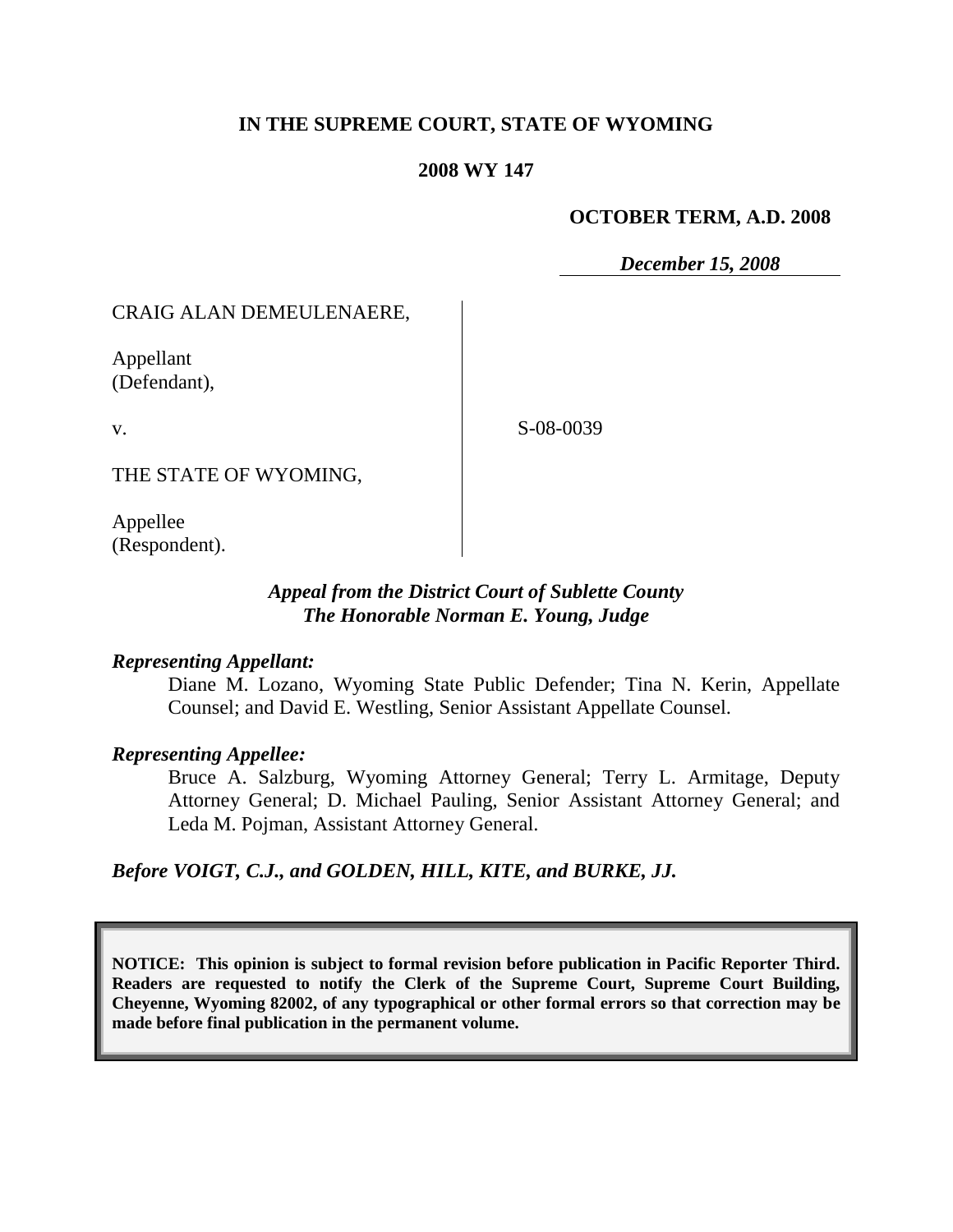**HILL,** Justice.

[¶1] After entering a plea of guilty, Craig Demeulenaere sought to withdraw that plea before his sentence was imposed. The district court denied his request, and on appeal, Demeulenaere contends that the court abused its discretion. We affirm.

# **ISSUE**

[¶2] Demeulenaere presents one issue for our consideration:

1. The District Court abused its discretion by refusing to grant Mr. Demeulenaere's Motion to Withdraw Guilty Plea before sentencing.

### **FACTS**

[¶3] In early February of 2004, Sublette County Sheriff Deputy Toby Terrell noticed the rear brake light of Demeulenaere's vehicle malfunctioning. Deputy Terrell pulled over Demeulenaere, who told the deputy that he had just replaced the fuse, as he had been noticing problems with the brake light. The deputy learned that Demeulenaere's driver's license was suspended, and accordingly took Demeulenaere into custody and conducted a search incident to arrest of Demeulenaere's person. The search revealed \$2,216.00 in cash. A subsequent inventory search of Demeulenaere's vehicle revealed 46.7 grams of methamphetamine, a small scale, four individually wrapped bindles of powder, two pipes with residue, and a bag containing 7.0 grams of marijuana.

[¶4] Demeulenaere was charged with three counts: Count I, unlawful possession of methamphetamine with the intent to deliver in violation of Wyo. Stat. Ann. § 35-7- 1031(a)(i) (LexisNexis 2007); Count II, unlawful possession of methamphetamine in violation of Wyo. Stat. Ann. § 35-7-1031(c)(ii) (LexisNexis 2007); and Count III, unlawful possession of marijuana, a misdemeanor, in violation of Wyo. Stat. Ann. § 35- 7-1031(c)(i)(A) (LexisNexis 2007).<sup>1</sup>

[¶5] After waiving his right to a speedy preliminary hearing, Demeulenaere filed a motion to vacate the scheduled preliminary hearing date, rescheduling it for March 10, 2004. On that date, Demeulenaere's case was bound over to the district court, where he pled not guilty to all three counts at his arraignment on June 4, 2004. On September 15, 2004, Demeulenaere filed a motion to suppress the evidence obtained from the search of his vehicle, arguing that the traffic stop and search were without probable cause and in

<sup>&</sup>lt;sup>1</sup> The original information was filed on February 6, 2004. An amended information filed on March 1, 2005, changed the amount of methamphetamine in Count II from ounces to grams, and changed Count III from a felony to a misdemeanor.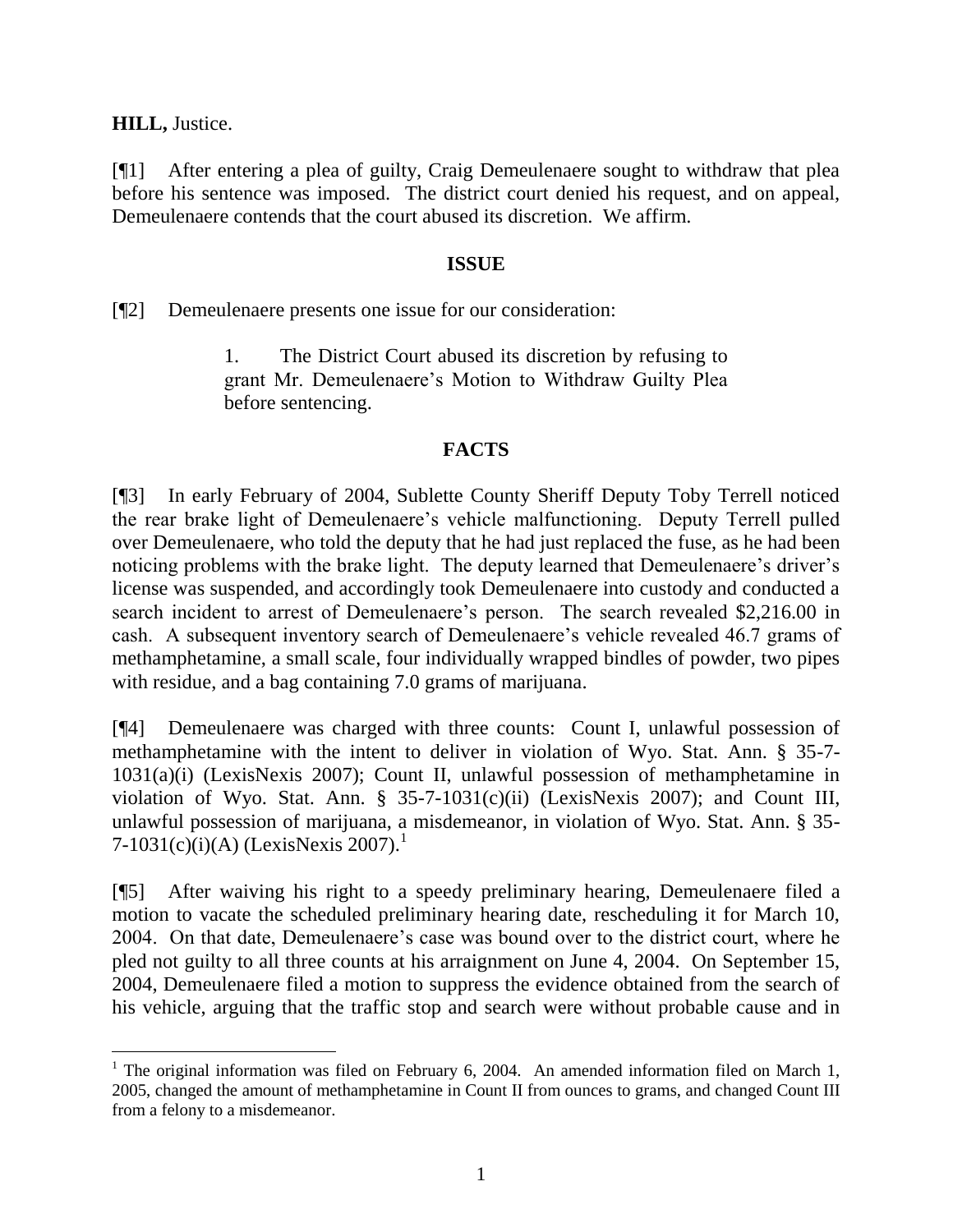violation of his constitutional rights. The hearing on this motion was set for October 6, but because the parties were "very close" to finalizing a plea agreement, the State moved, without objection, to continue the hearing until October 22.

[¶6] On October 8, 2004, the parties filed a stipulated notice of their plea agreement, which outlined for the district court that the State would dismiss Count I in exchange for guilty pleas to Counts II and III. The parties also agreed that any term of incarceration would be suspended. A change of plea and sentencing hearing was scheduled for October 22, but the district court *sua sponte* postponed the change of plea until November 4, 2004, clarifying in its order that the sentencing would be scheduled after the Presentence Investigation Report was completed.

[¶7] The November 4 change of plea hearing was held as scheduled, and, as agreed by both parties, Demeulenaere pled guilty to both Counts II and III, and the court dismissed Count I. In mid-December, however, Demeulenaere filed a Notice of Intent to File Motion to Withdraw Plea and Objection to Motion for Sentencing Hearing, arguing that his case should be dismissed because the video of Demeulenaere's traffic stop had either been misplaced or destroyed, and thus, his due process rights were violated. Having received new counsel only two weeks before these filings, Demeulenaere also alleged that his previous counsel was ineffective for failure to previously raise that issue.

[¶8] On December 23, 2004, Demeulenaere's sentencing was set for March 2, 2005, and on December 27, he filed his motion to withdraw his guilty plea. The motion stated that Demeulenaere was informed that the tape had been misplaced, and that Demeulenaere only pled guilty on the advice of counsel, as he was unable to develop any claim of a "pretextual arrest" due to the missing tape. Demeulenaere noted that shortly after he had filed his notice of intent to file a motion to withdraw his plea, he was informed the tape had been located. Upon review of the tape, Demeulenaere's counsel concluded that there was, in fact, evidence of a "pretextual arrest" and possibly a "pretextual search." The plea withdrawal motion claimed that Demeulenaere's plea was not knowing, intelligent, and voluntary because he had only pleaded guilty due to his belief that the tape had been misplaced – which, he claimed, was a "fair and just reason" for withdrawing his guilty plea. $^{2}$ 

[¶9] In 2005, several delays occurred at the hand of Demeulenaere. Originally, the hearing on his motion to withdraw his guilty plea was set for February 10, 2005, but was rescheduled at his request for May 6, 2005. On April 12, another motion to reschedule was filed because Demeulenaere's counsel was required to appear in another case. The hearing was rescheduled for August 5, 2005. On July 15, however, yet another motion to

 <sup>2</sup> The State filed a response to this motion, arguing that there was no "fair and just reason" for Demeulenaere to withdraw his plea, and that the record was clear that he entered the pleas intelligently, knowingly, and voluntarily.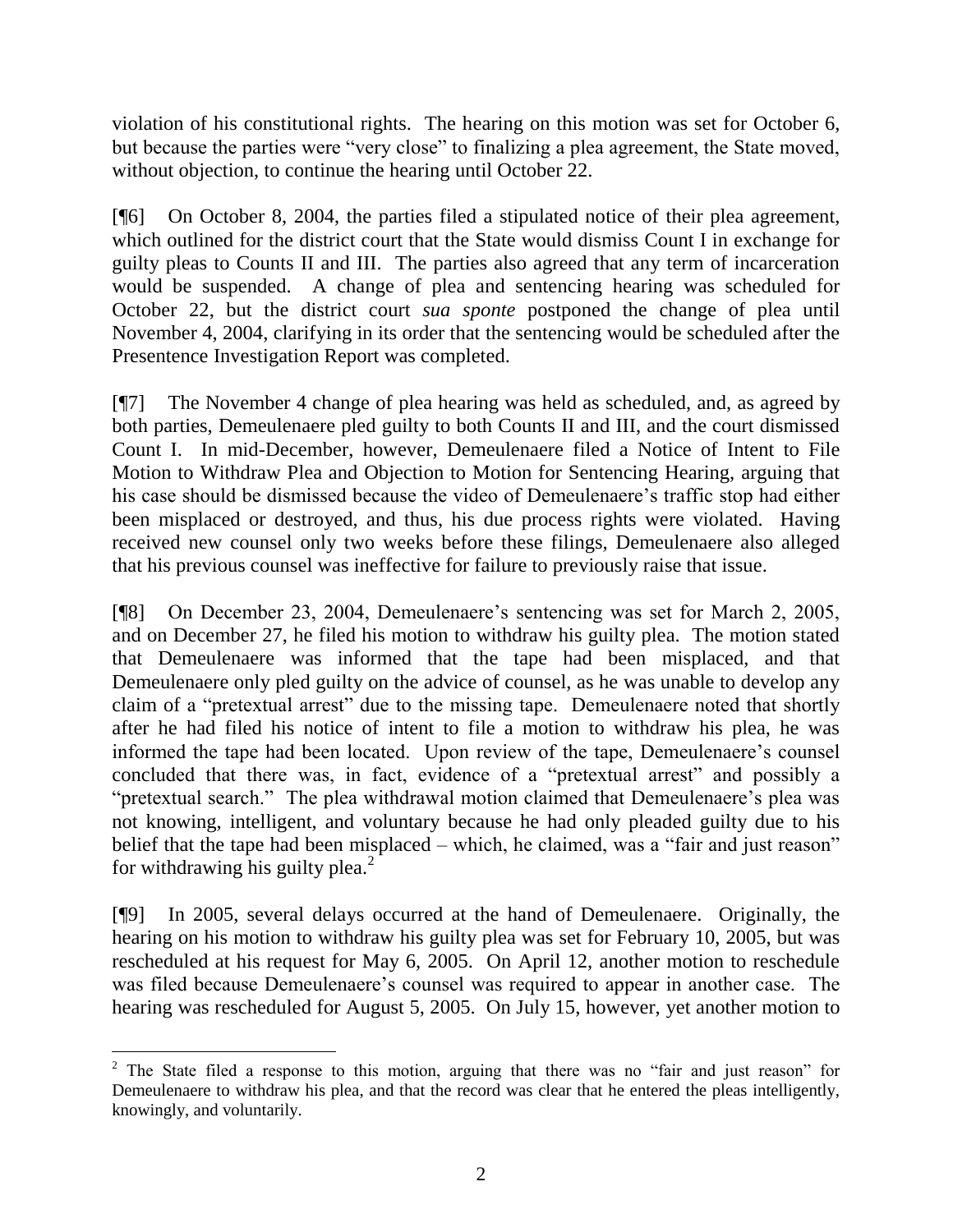reschedule was filed, this time because Demeulenaere was in federal custody after having been indicted in the United States District Court for the District of Wyoming. Of course, the district court had no choice but to continue the proceedings until further notice that the case could proceed.

[¶10] Nothing happened in the State case until March 23, 2006, when the State requested a hearing on Demeulenaere's motion to withdraw his plea. A hearing was set for August 3, 2006, but Demeulenaere filed a motion to stay all proceedings because he was in federal custody. The State, in response, filed a traverse to this motion, and the district court scheduled a telephone conference to discuss the matter of scheduling. There is no indication in the record that this phone conference was ever held.

[¶11] After not appearing for the August 3rd hearing, defense counsel was contacted via telephone, and represented to the court and the State that the motion to withdraw the guilty plea could be decided on the memoranda of the parties and the record from the change of plea hearing. Accordingly, on December 4, 2006, the court denied Demeulenaere's motion to withdraw his guilty plea. Then, the court scheduled his sentencing for January 5, 2007, and ordered that a presentence investigation and a substance abuse evaluation be completed.

[¶12] Incredibly, Demeulenaere's sentencing date had to be delayed as well. First, Demeulenaere filed a Notice of Inability to Comply with Court Orders due to his incarceration in a federal penitentiary. The State was amenable to postponing the sentencing due to complications with the completion of the presentence investigation and substance abuse evaluation. Accordingly, the sentencing was set for April 4, 2007. After failing to appear by telephone at that hearing, Demeulenaere's counsel informed the court that Demeulenaere refused to appear by telephone and would not voluntarily cooperate in procedures to procure his presence in court. Thus, on June 18, 2007, the State filed a Petition for Writ of Habeas Corpus Ad Prosequendum, requesting that the Warden of the Lompoc Federal Correction Institute in Lompoc, California, release Demeulenaere to the custody of the Sublette County Sherriff's Department for purposes of sentencing. Eventually, Demeulenaere was sentenced on August 9, 2007, and this appeal followed.

# **STANDARD OF REVIEW**

[¶13] In *Hirsch v. State,* 2006 WY 66, 135 P.3d 586 (Wyo. 2006), we explained that the standard of review appropriate for a district court's ruling on a motion to withdraw a guilty plea or a plea of nolo contendere, before sentencing, is addressed to the sound discretion of the trial court.

> A defendant does not enjoy an absolute right to withdraw a plea of guilty prior to the imposition of sentence. *Osborn v. State*, 672 P.2d 777, 788 (Wyo.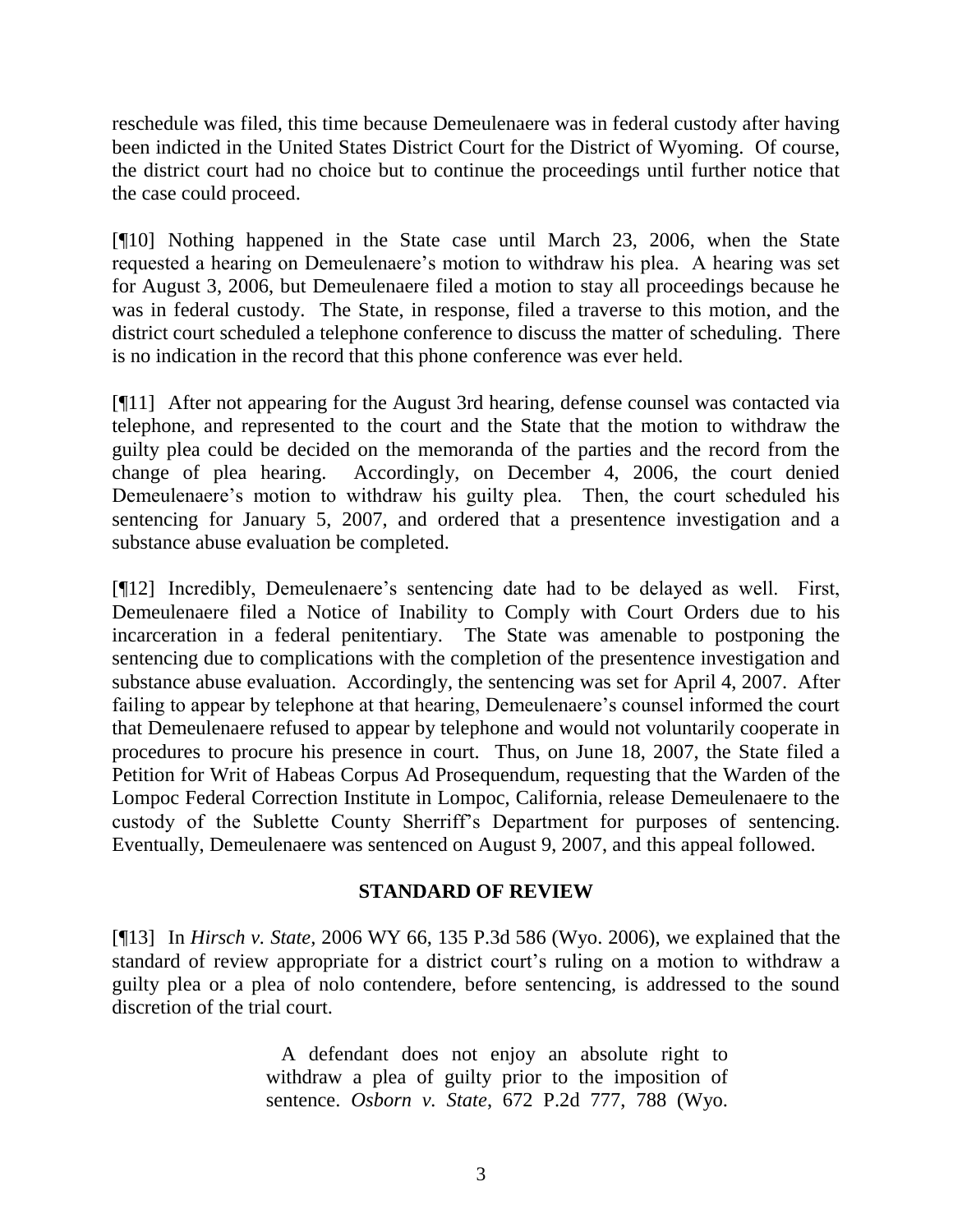1983), *cert denied*, 465 U.S. 1051, 104 S. Ct. 1331, 79 L. Ed. 2d 726 (1984); *Ecker v. State*, 545 P.2d 641, 642 (Wyo. 1976). The trial court is vested with discretion to determine whether to grant a motion to withdraw a plea of guilty made prior to sentencing, and it does not abuse that discretion by denying the withdrawal of the plea so long as the requirements of W.R.Cr.P. 11 were complied with at the time the plea was accepted. *Kaldwell v. State*, 908 P.2d 987, 990 (Wyo. 1995). Even when the defendant provides a plausible or just and fair reason for withdrawal of the plea of guilty, the denial of the defendant's motion does not amount to an abuse of discretion if the trial court conducted a careful hearing pursuant to W.R.Cr.P. 11 at which the defendant entered a plea or pleas of guilty that was knowing, voluntary, and intelligent. *Osborn*, 672 P.2d at 778-79.

*Stout v. State*, 2001 WY 114, ¶ 8, 35 P.3d 1198, ¶ 8 (Wyo. 2001) (quoting *Nixon v. State*, 4 P.3d 864, 868-69 (Wyo. 2000)); and see *Becker v. State*, 2002 WY 126, ¶ 11, 53 P.3d 94, ¶ 11 (Wyo. 2002)(for purposes of a review such as this, a plea of nolo contendere is functionally equivalent to a guilty plea).

This standard of review has been further refined as follows:

A motion to withdraw a guilty plea, such as that filed here, is governed by W.R.Cr.P. 32(d) which provides that if a motion for withdrawal of a guilty plea is made before sentence is imposed, the court may permit withdrawal upon a showing by the defendant of any fair and just reason. A defendant has no absolute right to withdraw a plea of guilty before sentence is imposed, and where the strictures of W.R.Cr.P. 11 have been met, and the defendant intelligently, knowingly, and voluntarily entered into his plea of guilty, the district court's decision to deny such a motion is within its sound discretion. *Burdine v. State*, 974 P.2d 927, 929-30 (Wyo. 1999); 3 Charles Alan Wright, Federal Practice and Procedure: Criminal 2d § 538 (1982 and Supp. 2001). Seven factors have been suggested as pertinent to the exercise of the court's discretion: (1) Whether the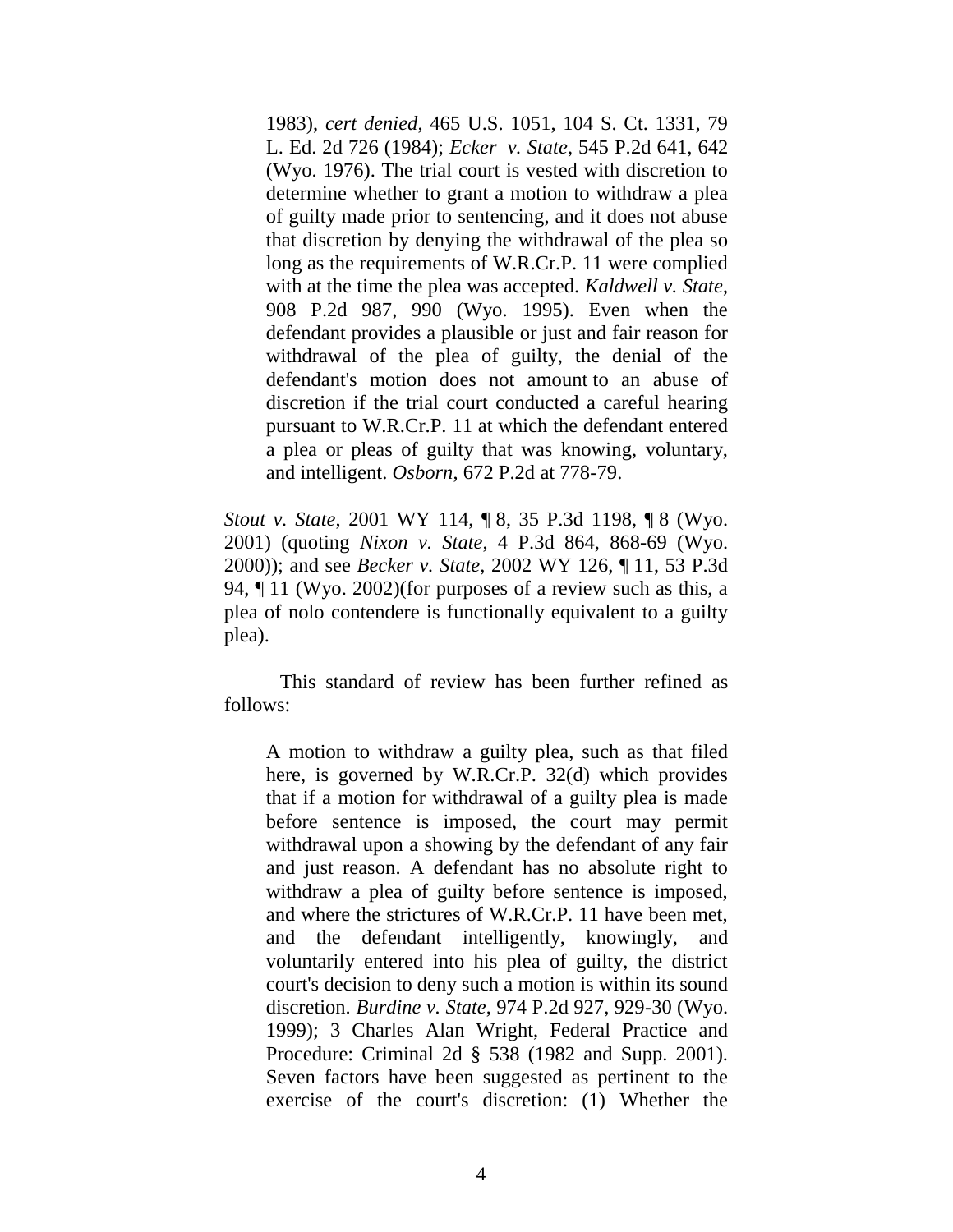defendant has asserted his innocence; (2) whether the government would suffer prejudice; (3) whether the defendant has delayed in filing his motion; (4) whether withdrawal would substantially inconvenience the court; (5) whether close assistance of counsel was present; (6) whether the original plea was knowing and voluntary; and (7) whether the withdrawal would waste judicial resources. 3 Wright, Federal Practice and Procedure: Criminal 2d § 538 (Supp. 2001); *United States v. Black*, 201 F.3d 1296, 1299-1300 (10th Cir. 2000).

*Frame v. State*, 2001 WY 72, ¶ 7, 29 P.3d 86, ¶ 7 (Wyo. 2001).

 Furthermore, "[t]he findings of fact that led to denial of a motion to withdraw a guilty plea are subject to the clearly erroneous standard of review, while the decision to deny the motion is reversed only if it constituted an abuse of discretion." 3 Charles Alan Wright, Nancy J. King and Susan R. Klein, Federal Practice and Procedure: Criminal 2d § 538 (Supp. 2003).

*McCard v. State*, 2003 WY 142, ¶¶ 6-8, 78 P.3d 1040, 1042- 43 (Wyo. 2003).

*Hirsch*, ¶ 14, 135 P.3d at 593.

#### **DISCUSSION**

[¶14] In his only issue, Demeulenaere contends that the district court abused its discretion in denying his presentencing motion to withdraw guilty pleas. Demeulenaere analyzes his case using the seven-factor test originally set out in *Frame v. State,* 2001 WY 72, 29 P.3d 86 (Wyo. 2001).

[¶15] In *Frame,* we stated:

A motion to withdraw a guilty plea, such as that filed here, is governed by W.R.Cr.P. 32(d) which provides that if a motion for withdrawal of a guilty plea is made before sentence is imposed, the court may permit withdrawal upon a showing by the defendant of any fair and just reason. A defendant has no absolute right to withdraw a plea of guilty before sentence is imposed, and where the strictures of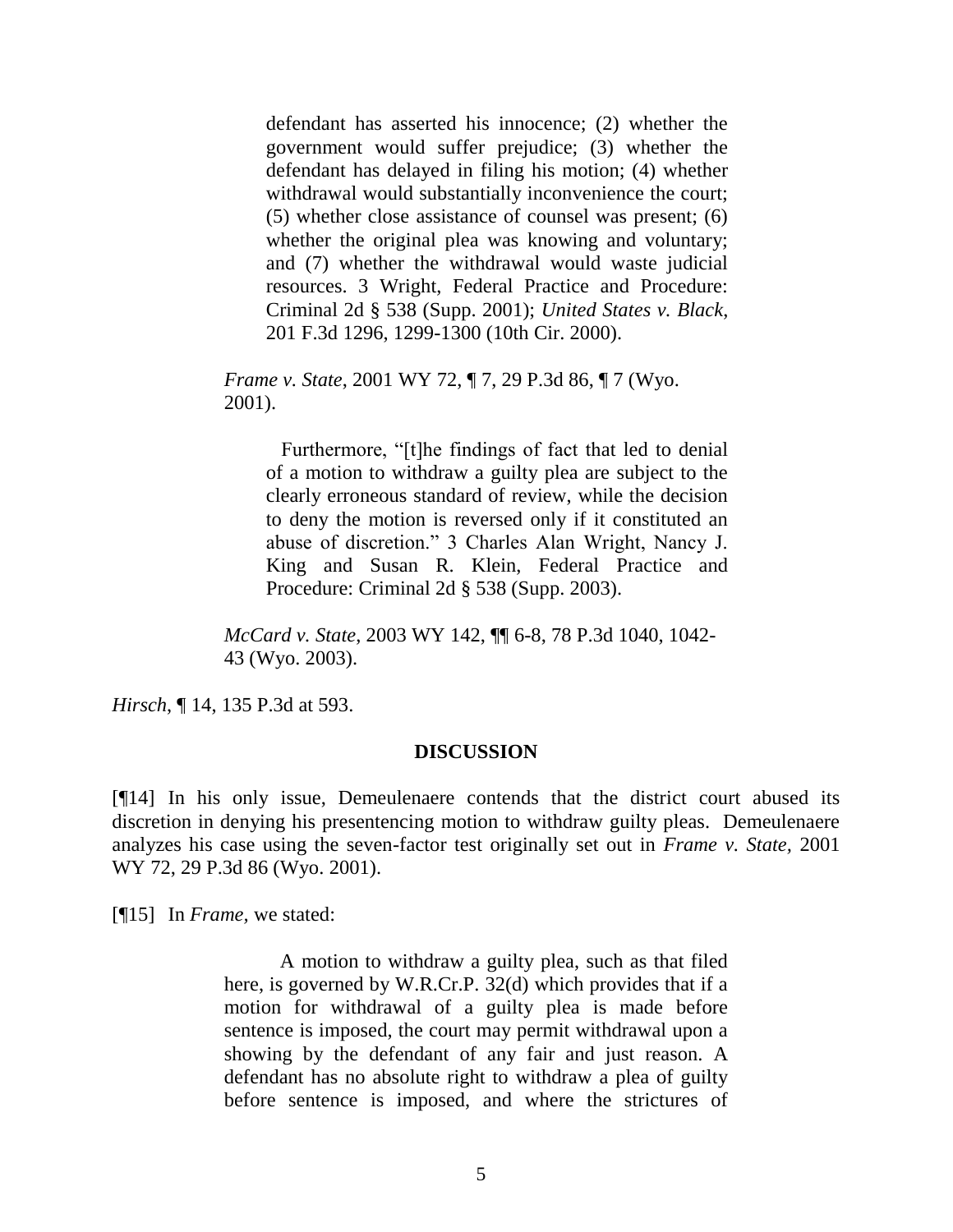W.R.Cr.P. 11 have been met, and the defendant intelligently, knowingly, and voluntarily entered into his plea of guilty, the district court's decision to deny such a motion is within its sound discretion. *Burdine v. State,* 974 P.2d 927, 929-30 (Wyo. 1999); 3 Charles Alan Wright, Federal Practice and Procedure: Criminal 2d § 538 (1982 and Supp. 2001). Seven factors have been suggested as pertinent to the exercise of the court's discretion: (1) Whether the defendant has asserted his innocence; (2) whether the government would suffer prejudice; (3) whether the defendant has delayed in filing his motion; (4) whether withdrawal would substantially inconvenience the court; (5) whether close assistance of counsel was present; (6) whether the original plea was knowing and voluntary; and (7) whether the withdrawal would waste judicial resources. 3 Wright, Federal Practice and Procedure: Criminal 2d § 538 (Supp. 2001); *United States v. Black,* 201 F.3d 1296, 1299-1300 (10th Cir. 2000).

*Frame,* ¶ 7, 29 P.3d at 89*.*

[¶16] Demeulenaere's argument on appeal focuses solely on comparing the facts in his case to the *Frame* factors. First, he claims that he maintained his innocence "up until the last moment." He notes that, at the change of plea hearing, he asserted that he did not have a faulty brake light warranting a stop. The State suggests instead that Demeulenaere's claim regarding his brake light is not a claim of innocence with respect to the drug charges – it is simply a claim that his brake light was working. The record clearly shows that Demeulenaere provided an adequate factual basis for the crimes to which he pled guilty, and although he did allege that he did not have a faulty brake light, there was absolutely no claim or hint that he was innocent of possessing either methamphetamine or marijuana.

[¶17] Second, Demeulenaere contends that the State would suffer no prejudice if he were allowed to withdraw his pleas, because he filed his motion to withdraw shortly after entering his pleas. In response to that assertion, the State contends that it would suffer prejudice, because the crime occurred over four years ago. In accordance with supportive Wyoming case law, we are in agreement with the State. See *Van Haele v. State,* 2004 WY 59, ¶ 33, 90 P.3d 708, 717 (Wyo. 2004) ("the government would likely suffer prejudice from a plea of withdrawal because the crime involved occurred almost a year and a half earlier"); *Doles v. State,* 2002 WY 146, ¶ 12, 55 P.3d 29, 33 (Wyo. 2002) ("the government would likely suffer prejudice from a plea withdrawal because the crime involved an informant and occurred three years earlier").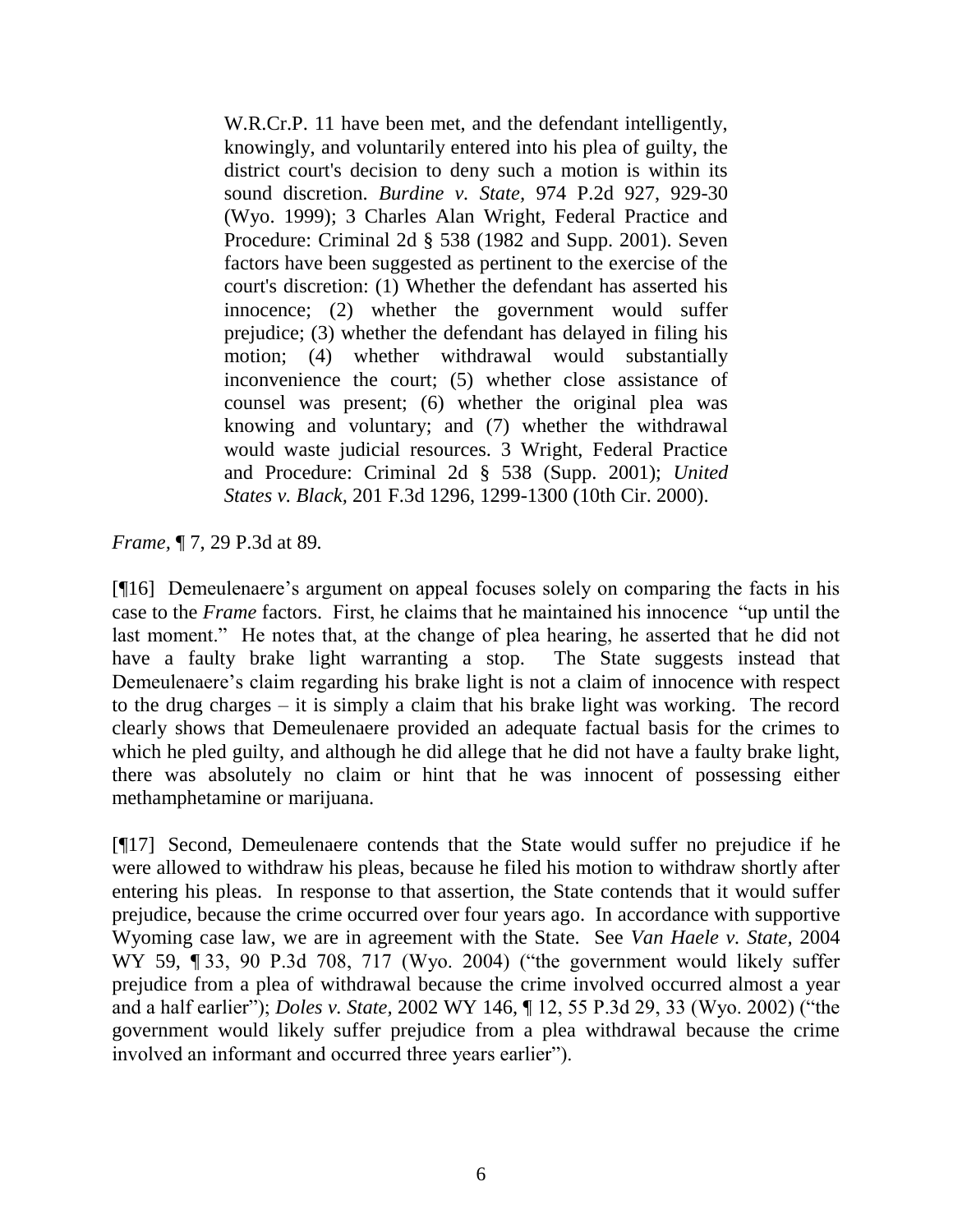[¶18] As to the third factor, Demeulenaere submits that he filed his motion in a timely fashion, but the State observes that at the change of plea hearing, the district court gave Demeulenaere two chances to withdraw his pleas, and that Demeulenaere himself was the cause of much of the delay in the present case. Indeed, at the change of plea hearing, Demeulenaere maintained that he did not want to withdraw his guilty plea and that he had spoken with his attorney regarding this issue. Demeulenaere then waited 53 days after he pled guilty to file his motion to withdraw, and he did so only after new counsel suggested the charges against him could possibly be dismissed due to the missing videotape. His motion was then delayed for approximately a year and a half.

[¶19] The fourth factor asks whether withdrawal would substantially inconvenience the district court. Demeulenaere contends that plea withdrawal would not substantially inconvenience the district court, and further notes that the district court had not accepted the plea agreement at the date of his motion to withdraw. Citing *Fertig v. State,* 2006 WY 148, 146 P.3d 492 (Wyo. 2006), the State asserts that the inconvenience to the district court would be "substantial," and that Demeulenaere's claim of "pretext" would not have resulted in suppression of the evidence. The State remarks that the arresting deputy testified, at the preliminary hearing, that he had no previous knowledge that Demeulenaere might be carrying drugs. We are in agreement with the State.

[¶20] Regarding the fifth factor, Demeulenaere contends that the assistance of counsel was not as close as it should have been because his first attorney did not obtain the videotape of the traffic stop. The State disagrees and maintains that Demeulenaere received close assistance of counsel, noting that Demeulenaere was advised, at a time when the video of the traffic stop was known to be missing, that if he pled guilty, he would waive his right to challenge the traffic stop. Also, the State notes that Demeulenaere does not claim that counsel was ineffective. The record is replete with instances of Demeulenaere's interaction with counsel. Accordingly, the fifth factor does not weigh in his favor.

[¶21] Sixth, Demeulenaere contends that, although the district court took pains to properly advise Demeulenaere of his rights, his pleas were not knowing and voluntary because of the missing videotape. The State counters with the fact that Demeulenaere was properly advised under W.R.Cr.P. 11, and as a result, his plea was voluntary. Both parties agree the record is clear that Demeulenaere's plea was accepted after a very thorough colloquy, which from our review, establishes its knowing and voluntary character.

[¶22] Finally, Demeulenaere argues that withdrawal of the plea would not be a waste of judicial resources and submits that there would have been little wasted effort if the district court had granted the motion at the time it was originally offered. The State offers in response that a plea withdrawal would be a waste of judicial resources, mainly because Demeulenaere's claim of "pretext" has little to no merit. Again, we are in